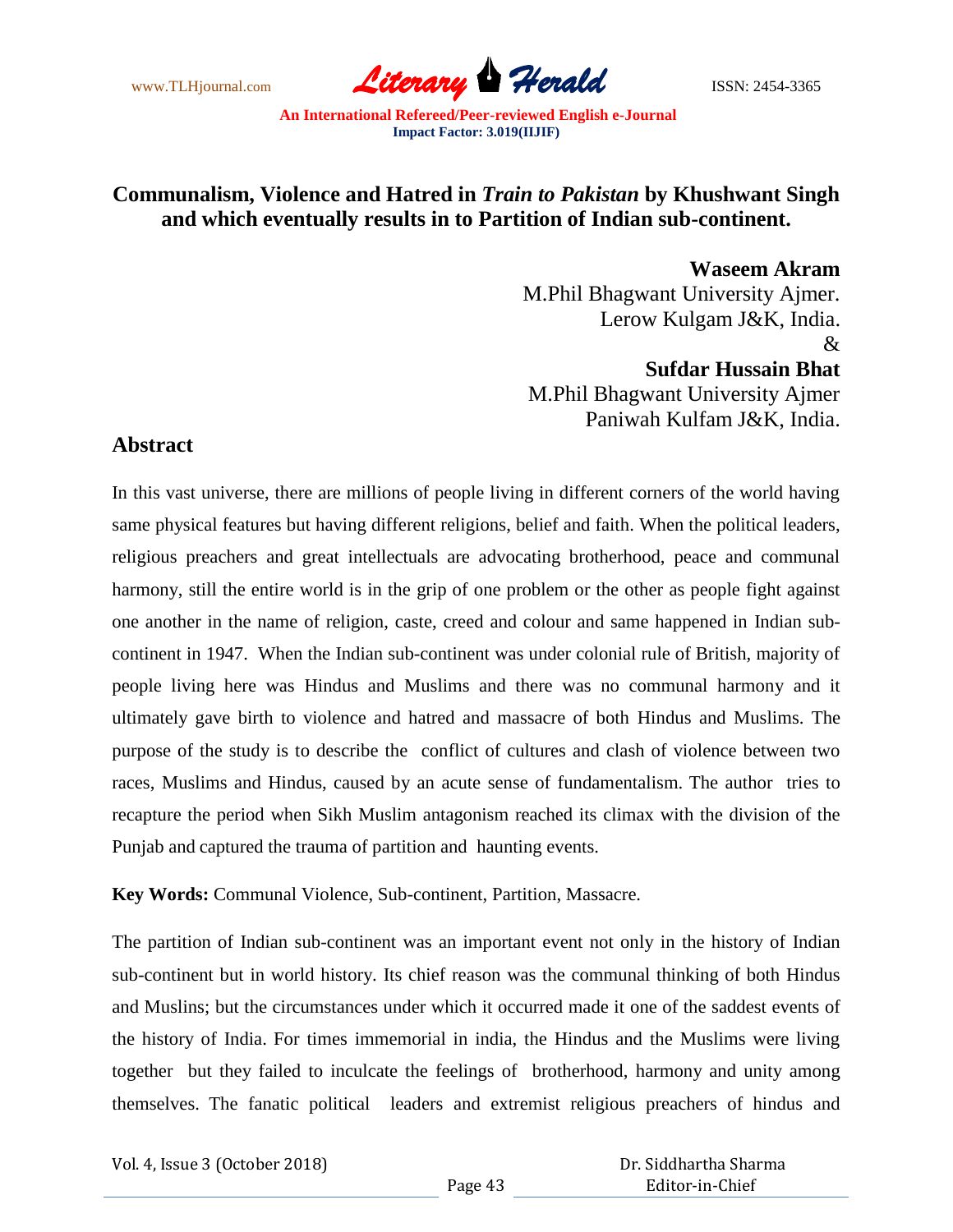www.TLHjournal.com **Literary Herald Herald ISSN: 2454-3365** 

muslims played a key role in sowing the seeds of communalism and hatred. The partition was extremely brutal and there was destruction of property and desecration of religious places, besides loss of lives and millions of refugees fled either Pakistan or India.

Train to Pakistan is the first novel written on partition by an indian writer, it was originally titled as 'Mano Majra' but later on Khushwant Singh changed the title as *'Train to Pakistan'*. In fact the partition touched the whole country and Khushwant Singh attempts to look at the tragic and terrible events from the point of view of the people of Mano Majra, a small village in Punjab, India. In the opening pages of the novel, the novelist has described the communal violence in entire india, and both hindus and muslims blame each other. But the fact is that both are killed, in addition there was rape and torture, and the writer depicts gloomy picture of indian subcontinent. In punjab muslims roam with boxes full of human skull, believed to be killed in Bihar and people simply believed these rumours, adding more tension and riots in the already disturbed area. These incidents gives a gloomy picture and there are no hopes of any peace and brotherhood, as a mere rumour will add fuel to the fire.

In the back drop of these incidents, the writer narrates the story of a small village named as Mano Majra, living close to the border. When the entire country is in the grip of communal riots, but people living here in peace and there are no communal riots. The majority of the people are sikhs and muslims and there was only one hindu family, whose name was Lala Ram Lal, a famous money lender. The sikhs own all the land and muslims are tenants and share the tilling with the owners, besides there were some few families of sweepers whose religion was uncertain, and Americam missionaries want to convert them to christainity, but who are fickle minded as some times they visit sikh temple, some times they wear khaki sola topees and join American women folk in singing hymns. But only object that is venerated by all people of Mano Majra is a three-foot slab of sandstone that stands upright under a kekar tree beside the pond. It is the local deity and Hindus, Sikhs and Muslims seek blessing whenever they are in need. The novelist focuses on the communal harmony, brotherhood, peace and love among all people irrespective of their religious beliefs. They help each other in times of need and lend money to each other as one can notice there was least impact of what is happening in other parts of india.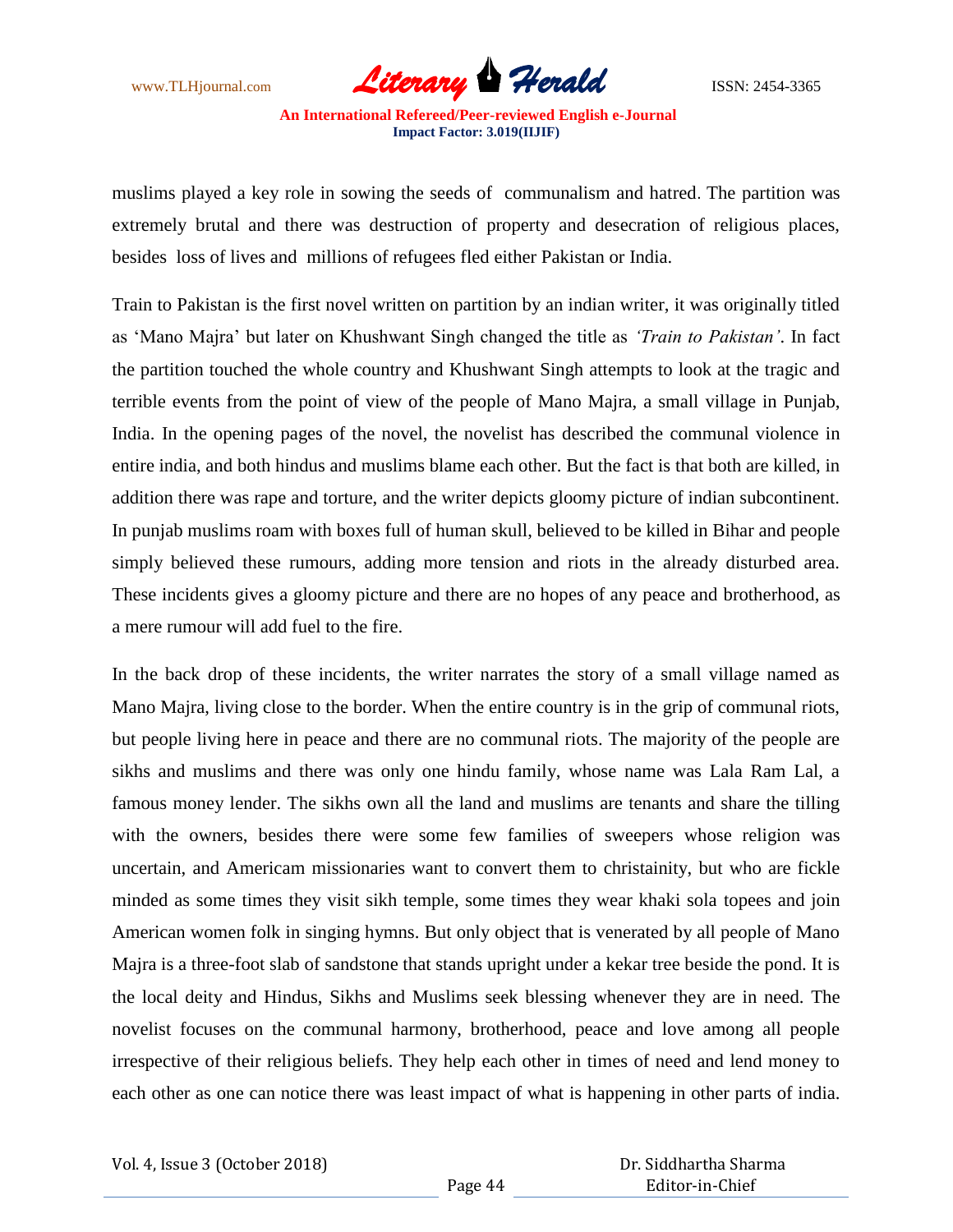

The village is close to railway station and a small colony of shopkeepers and hawkers grew up around it to supply travelers with food, betel leaves, cigarettes, tea, biscuits and sweetmeats. When Hukum Chand, the magistrate and deputy commissioner asked the Inspector about the situation in Mano Majra, he says peace and harmony about the village in these words:

> Well, inspector Sahab, how are the things? The Inspector joined the hands. 'God is merciful. We only pray for your kindness.' 'No communal trouble in this area?' 'We have escaped it so far, sir. Convoys of Sikh and Hindu refugees from pakistan have come through and some Muslims have gone out, but we have had no incidents.' (Singh 20)

The whole peaceful environment was changed abruptly when the rich moneylender namely Lala Ram's house was ransomed and when he refused to handover them key of safe, he was brutally killed. This was the first incident of violence in the village and in the entire village the atmosphere changed completely and people looked each other suspiciously. The mood of the entire village was changed completely when a train arrived from Pakistan carrying dead bodies of Hindus and Sikhs, killed in Muslim majority areas of Pakistan. Every body in the village believes that evil times are ahead and the rhythm of the village was completely changed. There was a commotion in Mano Majra and people stood on their roofs to see what is happening at the station and the incident of mass cremation completely changes the peace and harmony of the village as writer says about mass cremation.

> Red tongues of flame leaped into the black sky. A soft breeze began to blow towards the village. It brought the smell of burning kerosene, then of wood. And then—a faint acrid smell of searing flesh. The village was stilled in a deathly silence. No one asked anyone else what the odour was. They all knew. They had known it all the time. The answer was implicit in the fact that the train had come from pakistan. That evening, for the first time in the memory of Mano Majra, Imam Baksh's sonorous cry did not rise to the heavens to proclaim the glory of God (Singh 89).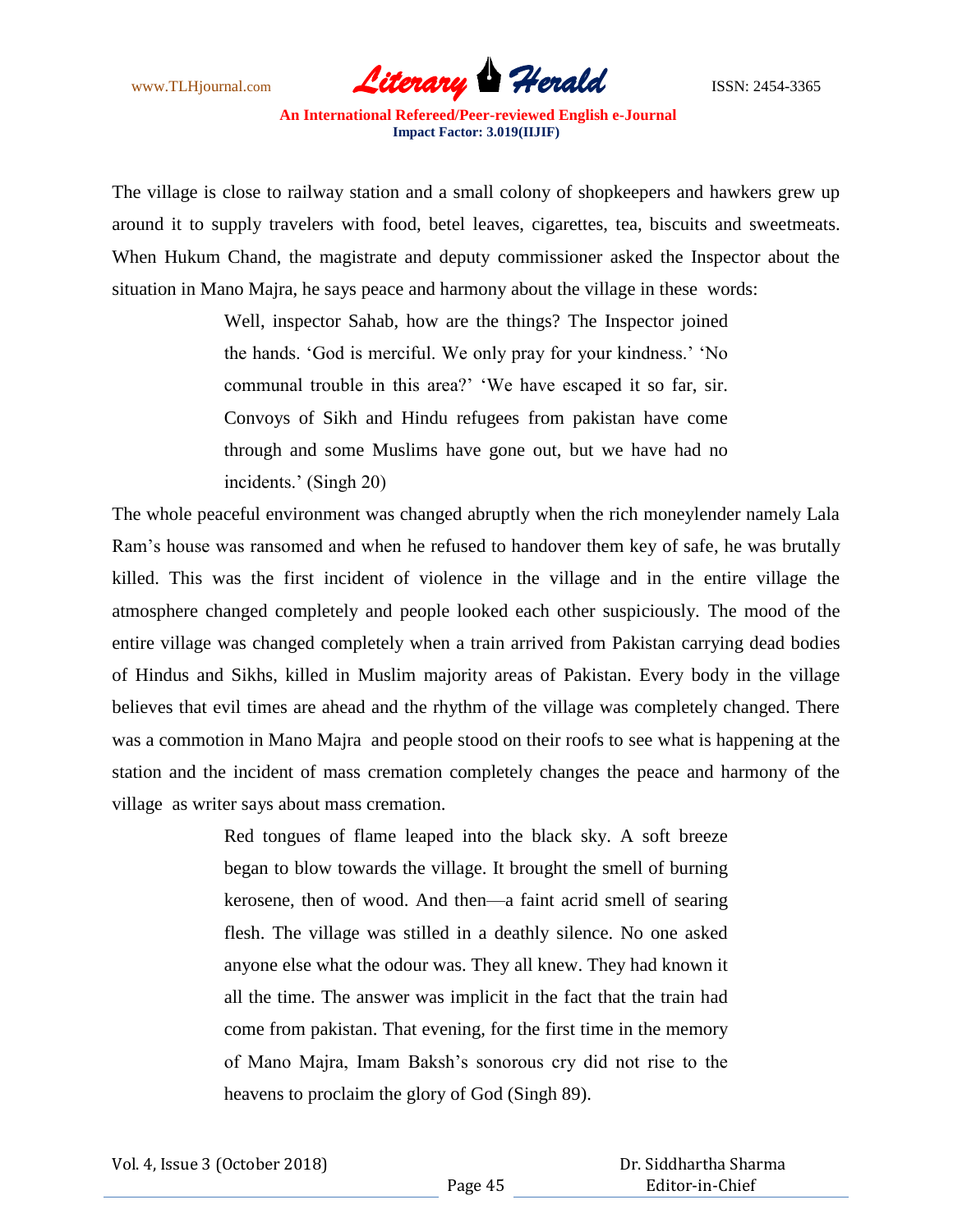

There were haunting images of hindus and sikhs, killed in pakistan as every one was bewildered and frightened. 'Fifteen hundred innocent people! What else is Kalyug? There is darkness over the land. There is only one spot on the frontier. I suppose similar things are happening at other places. And now I believe our people are doing the same'(p-102). Hukum Chand, the magistrate does not sleep all night, as images of dead bodies comes to his mind. He has apprehensions now that similar things will happen in our side and there will be complete anarchy, and very difficult to maintain law and order. People have started migrating to safer places and refugee camps. Muslims living in this side have started migrating towards pakistan, the sub-inspector briefs the magistrate about the current scenario of an area, when the latter asks him

> What about the Muslims in these villages? 'That is what I came to report, sir. Muslims of some villages have started leaving for the refugee camps. Chundunnugger has been partly evacuated. Pakistan army lorries with Baluchi and Pathan soldiers have been picking them up wheneverinformation has been brought. But the Mano Majra Muslims are still there and this morning the lambardar reported the arrival of forty or fifty Sikh refugees who had crossed the river by the ford at dawn. They are putting up at the temple'(Singh 102).

Mano Majra, which was unshaken by communal violence, after the train incident people are living in fear and there was a complete silence in the entire village. People came to know the truth about massacre of sikhs in Pakistan and muslims in Mano Majra feel insecure. All communal harmony and brotherhood lost its significance, and the long cherished bond of fraternal feelings between the sikhs and the muslims of the village has been shattered by the unfortunate developments. 'A heavy brooding silence descended on the village. People barricaded their doors and many stayed up all night talking in whispers. Everyone felt his neighbours hand against him, and thought of finding friends and allies'(p-124).

The refugees who came from Pakistan as a result of partition bring with them tragic stories such murders, persecution of hindus and sikhs, and rapes of hindu women. There is tension in the

Vol. 4, Issue 3 (October 2018)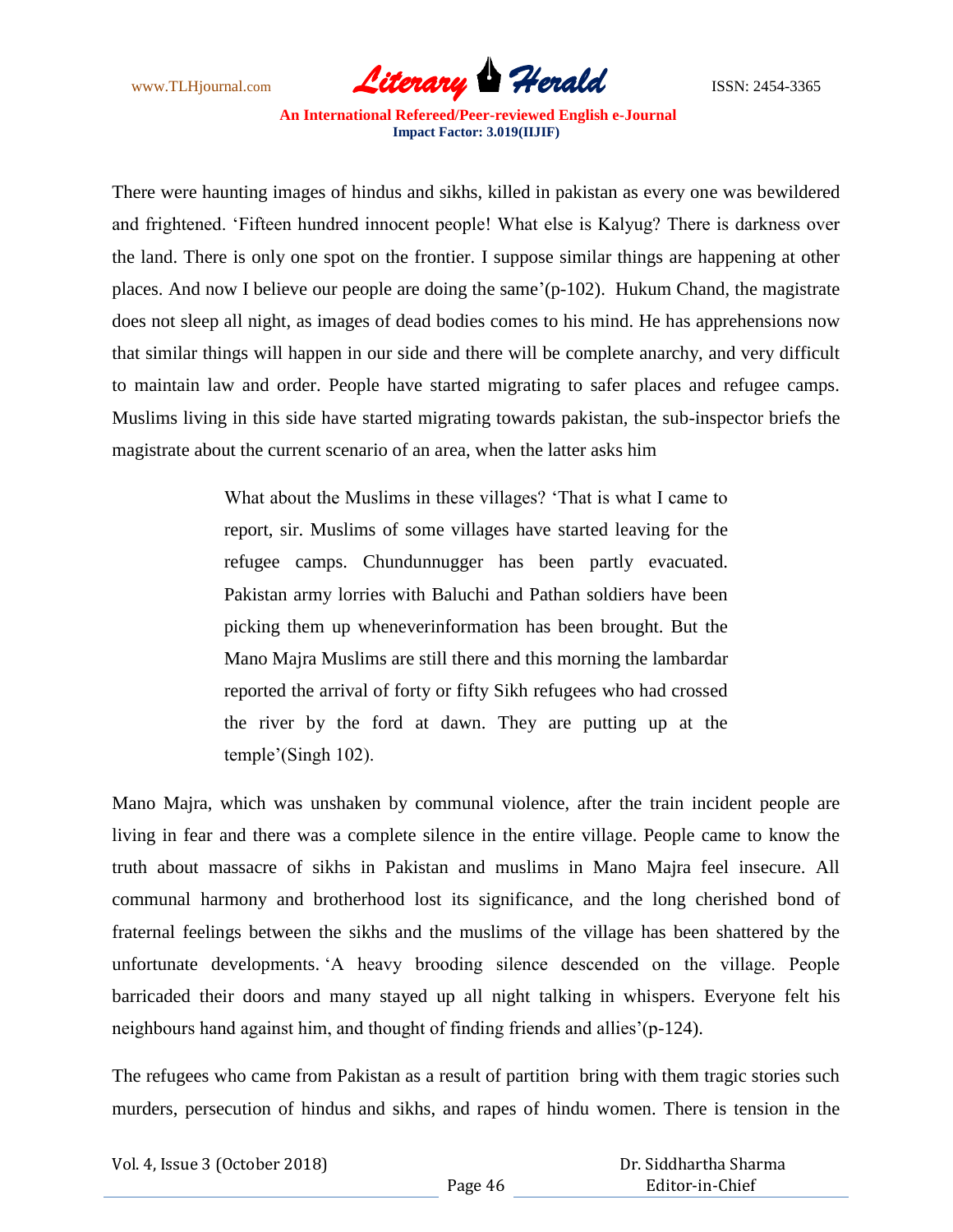

village and it no longer remains unaffected. When tension rose, the head constable divided the village into two halves and there were rumours that sikhs have committed atrocities on Muslims in Patiala, Ambala and Kapurthala. Some miscreants were spreading the news that muslim women were raped openly in the market place and mosques were desecrated by the slaughter of pigs and copies of Holy Quran torn up by the infidels. First time sikhs in Mano Majra became stranger, barbarous and anti-muslim. Sikhs now utter a word Pakistan, a place where there are no sikhs and now they are angry and believes that muslims are cruel and communal. Mano Majra which was isolated and unaffected, communal violence reaches its peak as writer says:

> The sikhs were sullen and angry. 'Never trust a Mussulman,' they said. The last Guru had warned them that Muslims had no loyalties. He was right. All through the Muslim period of indian history, sons had imprisoned or killed their own fathers and brothers had blinded brothers to get the throne. And what had they done to the Sikh's? Executed two of their Guru's, assassinated another and butchered his infant children; hundreds of thousands had been put to the sword for no other offence than refusing to accept islam; their temples had been desecrated by the slaughter of kine; the holy Granth had been torn to bits. And Muslims were never ones to respect women (Singh 128).

Sikh refugees who came from Pakistan told horrible stories, and everyone was astonished and feels pity on Sikh refugees. There were rumour mongers spreading fake news and nobody questions them source of information. And lastly the village was echoed with the cries 'All Muslims going to Pakistan come out at once. Come! All Muslims. Out at once'(p-140). The news spread like a fire and Muslims began to come out of their homes driving their cattle and their bullock carts loaded with utensils, clothes, charpais and other things. People were asked to carry only their clothes, jewellery, cash and other small things as there is no space for bufallows and bullock carts.When muslims left the village it was a terrible scene to witness and Sikhs too watched them till they were out of sight. They wiped the tears off their faces and turned back to